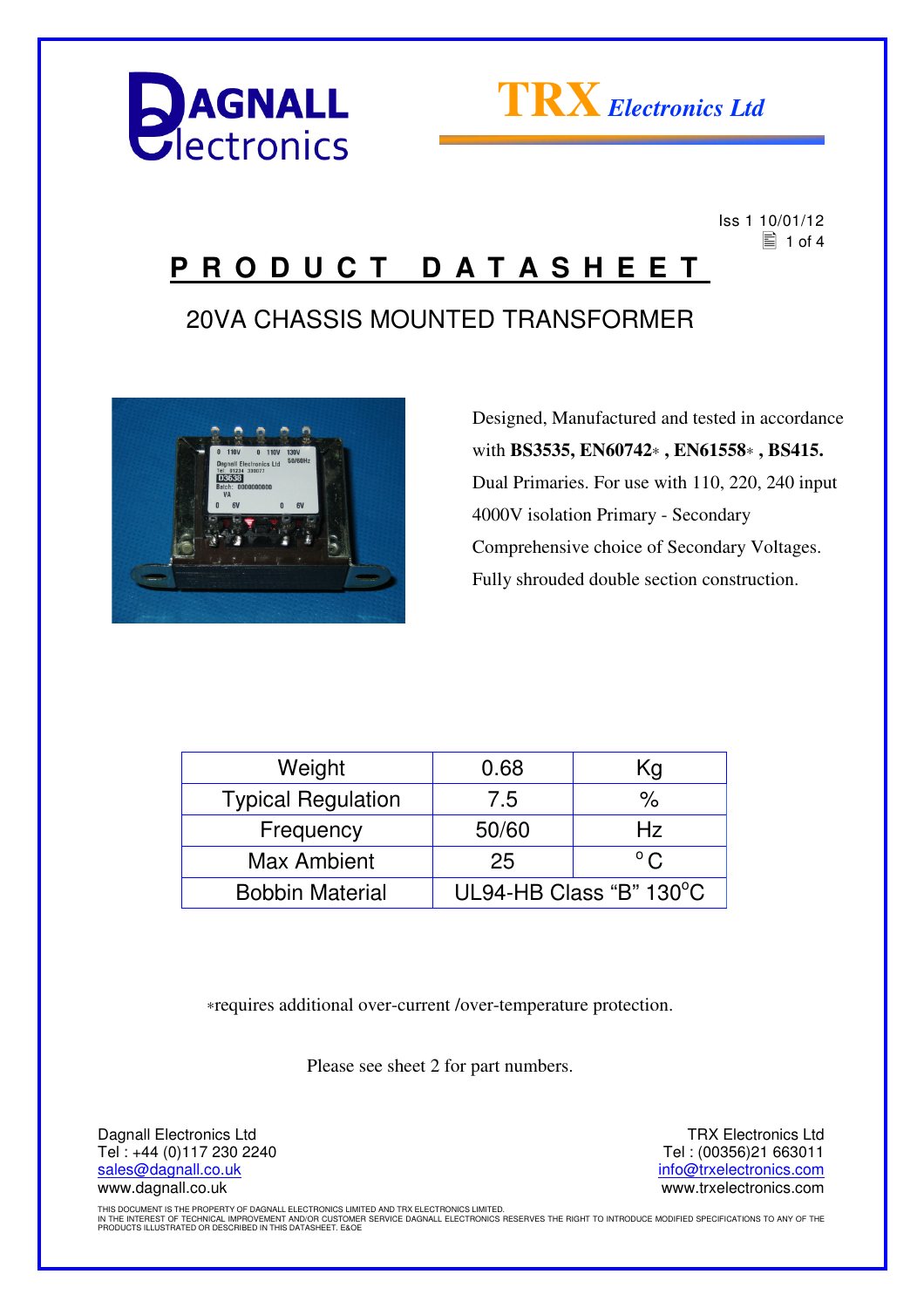



 $\begin{array}{r} \n \text{Iss 1 } 10/07/03 \\
\hline\n \text{2 of 4}\n \end{array}$  $\equiv$  2 of 4

#### Part Numbers

| Part No           | Primary          | Secondary    | Recommended<br><b>Secondary Fuse</b> |
|-------------------|------------------|--------------|--------------------------------------|
| D3647             | 0-110 0-110-130V | $4.5 + 4.5V$ | 2AT                                  |
| D3648             | 0-110 0-110-130V | $6+6V$       | 1.6AT                                |
| D3649             | 0-110 0-110-130V | $9 + 9V$     | 1AT                                  |
| D3650             | 0-110 0-110-130V | 10V          | 2AT                                  |
| D <sub>3651</sub> | 0-110 0-110-130V | $12 + 12V$   | 0.8AT                                |
| D3652             | 0-110 0-110-130V | $15 + 15V$   | 0.63AT                               |
| D3653             | 0-110 0-110-130V | $18 + 18V$   | 0.5AT                                |
| D3654             | 0-110 0-110-130V | $20+20V$     | 0.5AT                                |
| D3655             | 0-110 0-110-130V | $24 + 24V$   | 0.4AT                                |

Please see sheets 3 and 4 for dimensions, pin outs and connection information.

Dagnall Electronics Ltd Tel : +44 (0)117 230 2240 sales@dagnall.co.uk www.dagnall.co.uk

TRX Electronics Ltd Tel : (00356)21 663011 info@trxelectronics.com www.trxelectronics.com

THIS DOCUMENT IS THE PROPERTY OF DAGNALL ELECTRONICS LIMITED AND TRX ELECTRONICS LIMITED.<br>IN THE INTEREST OF TECHNICAL IMPROVEMENT AND/OR CUSTOMER SERVICE DAGNALL ELECTRONICS RESERVES THE RIGHT TO INTRODUCE MODIFIED SPECIF PRODUCTS ILLUSTRATED OR DESCRIBED IN THIS DATASHEET. E&OE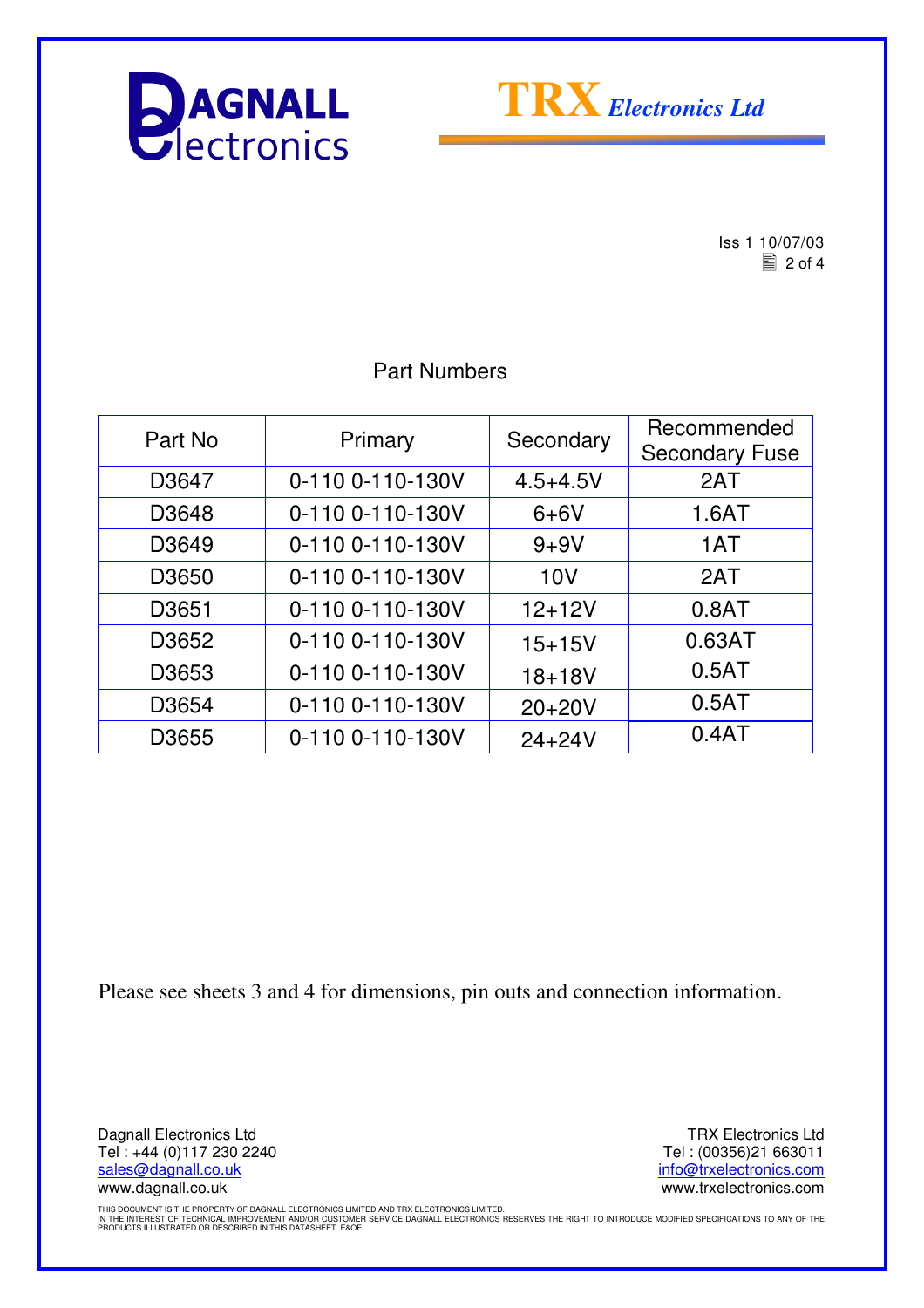



# PRODUCT DATASHEET

### **20VA CHASSIS MOUNTED TRANSFORMER**

**Outline Drawing** 



**Dagnall Electronics Ltd** Tel: +44 (0)117 230 2240 sales@dagnall.co.uk www.dagnall.co.uk

**TRX Electronics Ltd** Tel: (00356)21 663011 info@trxelectronics.com www.trxelectronics.com

THIS DOCUMENT IS THE PROPERTY OF DAGNALL ELECTRONICS LIMITED AND TRX ELECTRONICS LIMITED.IN THE INTEREST OF TECHNICAL IMPROVEMENT AND/OR CUSTOMER SERVICE DAGNALL ELECTRONICS RESERVES THE RIGHT TO INTRODUCE MODIFIED SPECIFICATIONS TO ANY OF THE PRODUCTS ILLUSTRATED OR DESCRIBED IN THIS DATASHEET.<br>E&OE